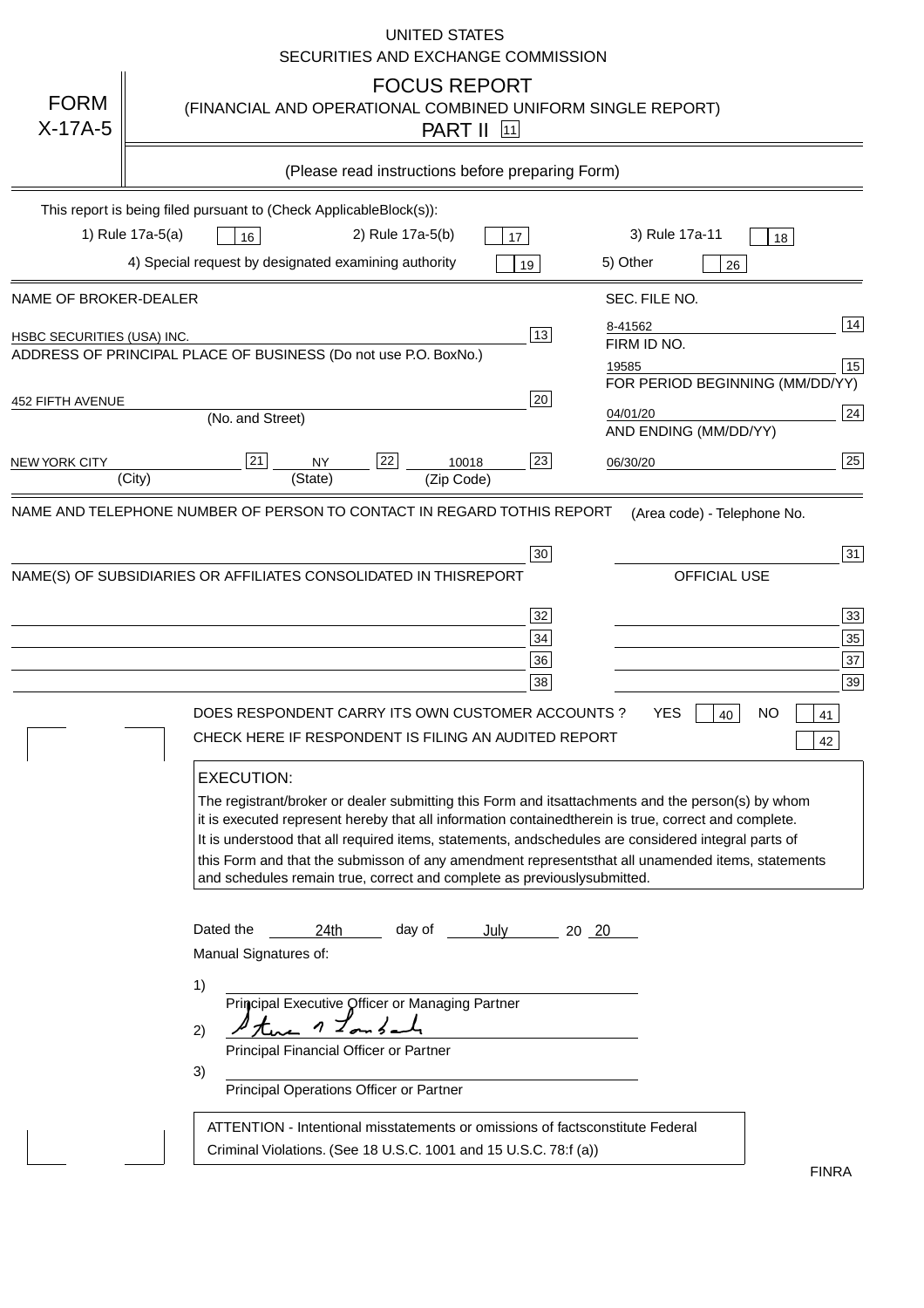### BROKER OR DEALER

HSBC SECURITIES (USA) INC.

06/30/20

as of

# STATEMENT OF SEGREGATION REQUIREMENTS AND FUNDS IN SEGREGATION FOR CUSTOMERS TRADING ON U.S. COMMODITY EXCHANGES

| SEGREGATION REQUIREMENTS (Section 4d(2) of the CEAct)                                          |      |                     |  |
|------------------------------------------------------------------------------------------------|------|---------------------|--|
| 1. Net ledger balance                                                                          |      |                     |  |
| A. Cash                                                                                        | \$   | 2,232,587,474 7010  |  |
| B. Securities (at market)                                                                      |      | 1,669,932,187 7020  |  |
| 2. Net unrealized profit (loss) in open futures contracts<br>traded on a contract market       |      | 129,077,763 7030    |  |
| 3. Exchange traded options                                                                     |      |                     |  |
| A. Add market value of open option contracts purchased on a<br>contract market                 |      | 659,812,076 7032    |  |
| B. Deduct market value of open option contracts granted (sold)<br>on a contract market         |      | 314,845,703) 7033   |  |
| 4. Net equity (deficit) (add lines 1, 2, and 3)                                                |      | 4,376,563,797 7040  |  |
| 5. Accounts liquidating to a deficit and accounts with debit<br>balances                       |      |                     |  |
| - gross amount<br>116,189,250                                                                  | 7045 |                     |  |
| 116,189,250) 7047<br>Less: amount offset by customer owned securities                          |      | ∩  7050             |  |
| 6. Amount required to be segregated (add lines 4 and 5)                                        | \$   | 4,376,563,797 7060  |  |
| FUNDS IN SEGREGATED ACCOUNTS                                                                   |      |                     |  |
| 7. Deposited in segregated funds bank accounts                                                 |      |                     |  |
| A. Cash                                                                                        |      | 7070<br>951,627,157 |  |
| B. Securities representing investments of customers' funds<br>(at market)                      |      | 7080<br>$\Omega$    |  |
| C. Securities held for particular customers or option customers<br>in lieu of cash (at market) |      | 7090<br>349,874,759 |  |
| 8. Margins on deposit with derivatives clearing organizations<br>of contract markets           |      |                     |  |
| A. Cash                                                                                        | \$   | 1,215,171,817 7100  |  |
| B. Securities representing investments of customers' funds<br>(at market)                      |      | 399,849,906 7110    |  |
| C. Securities held for particular customers or option customers<br>in lieu of cash (at market) |      | 1,012,655,517 7120  |  |
| 9. Net settlement from (to) derivatives clearing organizations<br>of contract markets          |      | 3,597,925 7130      |  |
| 10. Exchange traded options                                                                    |      |                     |  |
| A. Value of open long option contracts                                                         |      | 659,812,076 7132    |  |
| B. Value of open short option contracts                                                        |      | 314,845,703 7133    |  |
| 11. Net equities with other FCMs                                                               |      |                     |  |
| A. Net liquidating equity                                                                      |      | 121,488 7140        |  |
| B. Securities representing investments of customers' funds<br>(at market)                      |      | 7160                |  |
| C. Securities held for particular customers or option customers<br>in lieu of cash (at market) |      | 7170<br>28,617,188  |  |
| 12. Segregated funds on hand (describe:                                                        |      | 278,784,724 7150    |  |
| 13. Total amount in segregation (add lines 7 through 12)                                       |      | 4,585,266,854 7180  |  |
| 14. Excess (deficiency) funds in segregation (subtract line 6 from line 13)                    | £    | 208,703,057 7190    |  |
| 15. Management Target Amount for Excess funds in segregation                                   | \$   | 186,000,000 7194    |  |
| 16. Excess (deficiency) funds in segregation over (under) Management Target Amount Excess      | \$   | 22,703,057 7198     |  |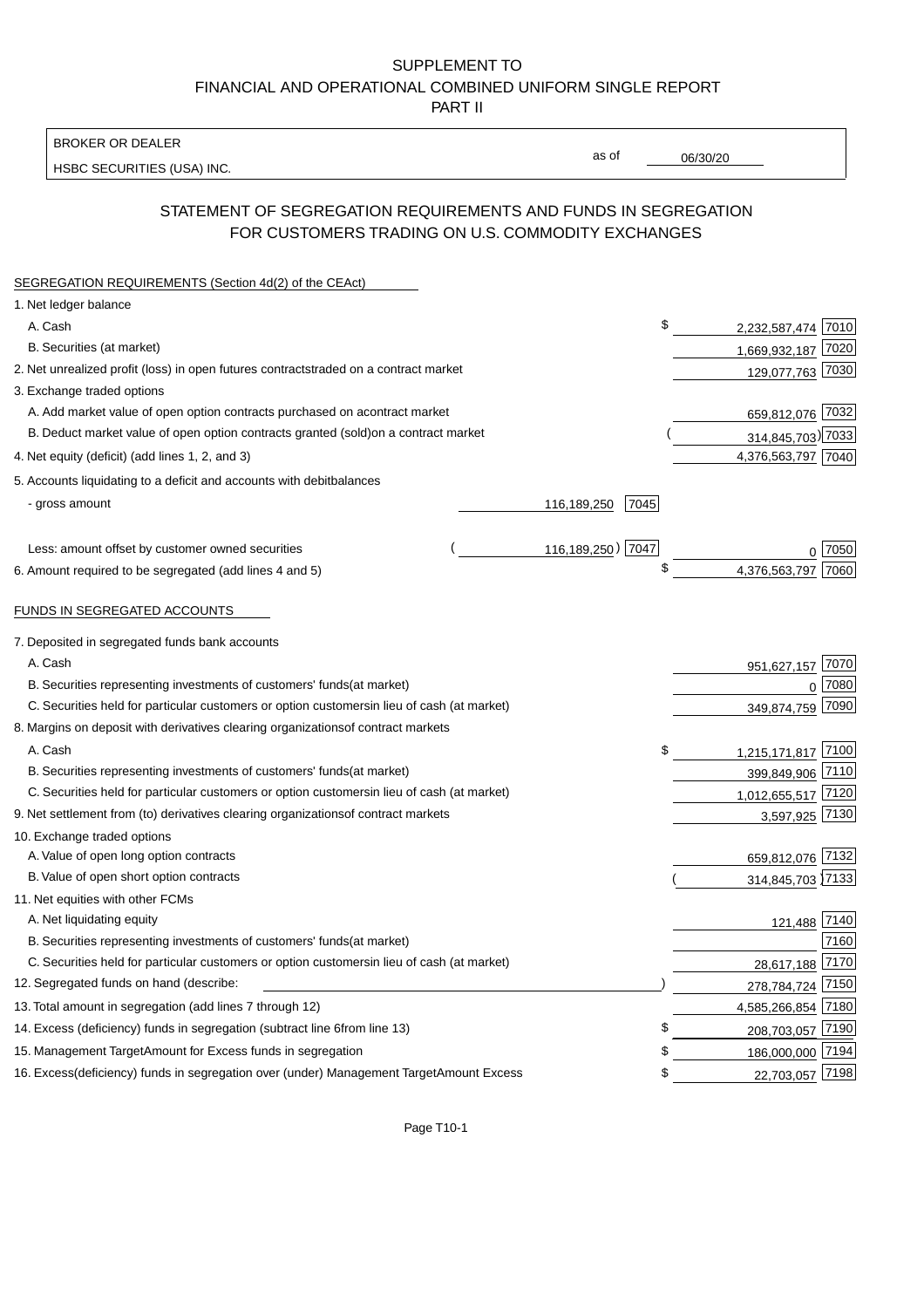PART II

|                                                                                      | 1 AB 11                                                                                                  |       |          |
|--------------------------------------------------------------------------------------|----------------------------------------------------------------------------------------------------------|-------|----------|
| <b>BROKER OR DEALER</b>                                                              |                                                                                                          | as of |          |
| HSBC SECURITIES (USA) INC.                                                           |                                                                                                          |       | 06/30/20 |
|                                                                                      | STATEMENT OF SEGREGATION REQUIREMENTS AND FUNDS IN SEGREGATION<br>FOR CUSTOMERS' DEALER OPTIONS ACCOUNTS |       |          |
| 1. Amount required to be segregated in accordance<br>with Commission regulation 32.6 |                                                                                                          | \$    | 7200     |
| 2. Funds in segregated accounts                                                      |                                                                                                          |       |          |
| A. Cash                                                                              | \$                                                                                                       | 7210  |          |
| B. Securities (at market)<br>C. Total                                                |                                                                                                          | 7220  | 7230     |
| 3. Excess (deficiency) funds in segregation                                          |                                                                                                          |       |          |
| (subtract line 2.C from line 1)                                                      |                                                                                                          |       | 7240     |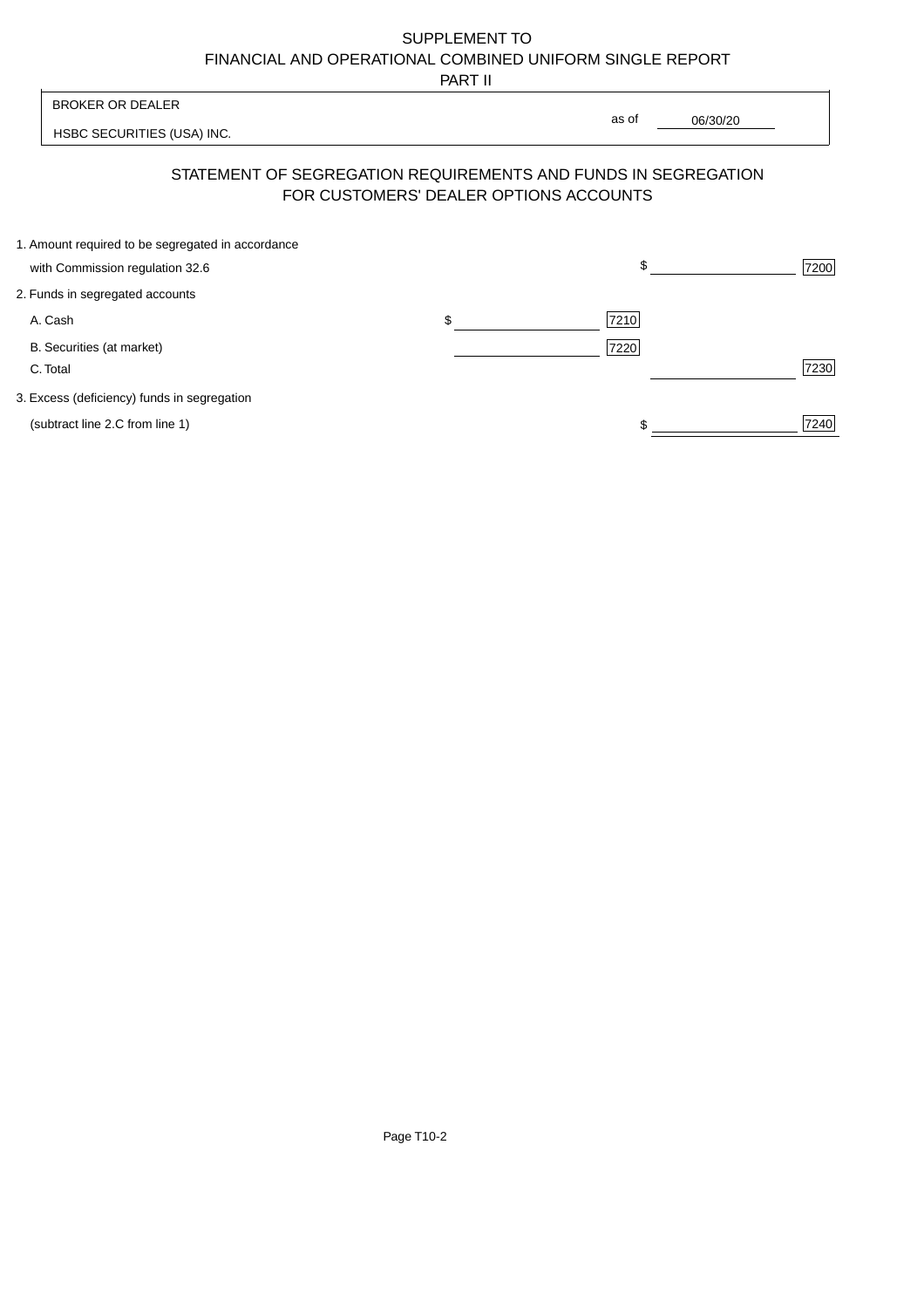PART II

| <b>BROKER OR DEALER</b>    |       |          |
|----------------------------|-------|----------|
|                            | as of | 06/30/20 |
| HSBC SECURITIES (USA) INC. |       |          |

## STATEMENT OF SECURED AMOUNTS AND FUNDS HELD IN SEPARATE ACCOUNTS PURSUANT TO COMMISSION REGULATION 30.7

#### FOREIGN FUTURES AND FOREIGN OPTIONS SECURED AMOUNTS

| regulation of a foreign government<br>Amount required to be set aside pursuant to law, rule or<br>or a rule of a self-regulatory organization authorized<br>thereunder                       | \$ |                           | 7305          |
|----------------------------------------------------------------------------------------------------------------------------------------------------------------------------------------------|----|---------------------------|---------------|
| 1. Net ledger balance - Foreign Futures and Foreign Option Trading - All Customers<br>A. Cash<br><b>B.</b> Securities<br>(at market)                                                         | \$ | 136,359,963<br>15,480,313 | 7315<br> 7317 |
| unrealized profit (loss) in open futures contracts traded on a foreign<br>2. Net<br>board of trade                                                                                           |    | 5,123,785                 | 7325          |
| 3. Exchange traded options<br>A. Market value of open option contracts purchased on a foreign board of trade<br>B. Market value of open contracts granted (sold) on a foreign board of trade |    | $\Omega$                  | 7335<br>7337  |
| (add lines 1.2. and 3.)<br>4. Net equity (deficit)                                                                                                                                           | \$ | 156,964,061               | 7345          |
| 5. Accounts liquidating to<br>a deficit and accounts with<br>7351<br>debit balances - gross<br>amount<br>399,451<br>399,288) 7352<br>Less: amount offset by customer owned securities        |    | 163                       | 7354          |
| 6. Amount required to be set aside as the secured amount - Net Liquidating<br>Equity Method (add lines 4 and 5)                                                                              | \$ | 156,964,224               | 7355          |
| 7. Greater of amount required to be set aside pursuant to foreign jurisdiction (above) or<br>line 6.                                                                                         | S  | 156,964,224               | 7360          |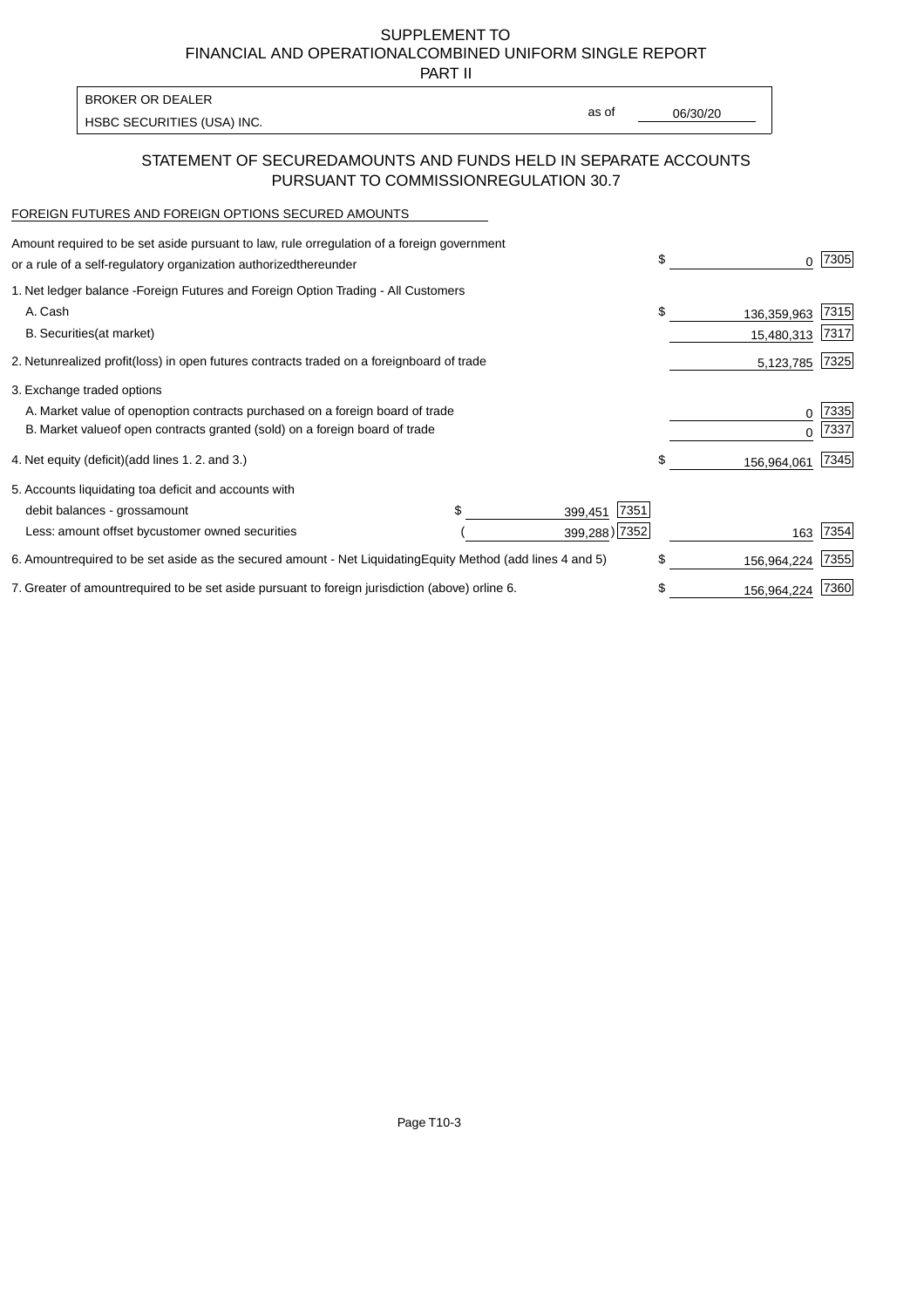PART II

| <b>BROKER OR DEALER</b>                                                                           |                        |                                |
|---------------------------------------------------------------------------------------------------|------------------------|--------------------------------|
| HSBC SECURITIES (USA) INC.                                                                        | as of                  | 06/30/20                       |
|                                                                                                   |                        |                                |
| STATEMENT OF SECURED AMOUNTS AND FUNDS HELD IN SEPARATE<br>PURSUANT TO COMMISSION REGULATION 30.7 |                        | <b>ACCOUNTS</b>                |
| FUNDS DEPOSITED IN SEPARATE REGULATION 30.7 ACCOUNTS                                              |                        |                                |
| 1. Cash in banks                                                                                  |                        |                                |
| A. Banks located in the United States                                                             | \$<br>33,409,246 7500  |                                |
| B. Other banks qualified under Regulation 30.7                                                    |                        |                                |
| 7510<br>Name(s):<br><b>HARRIS TRUST</b>                                                           |                        | $0$ 7520 \$<br>33,409,246 7530 |
| 2. Securities                                                                                     |                        |                                |
| A. In safekeeping with banks located in the United States                                         | \$<br>15,480,313 7540  |                                |
| 30.7<br>B. In safekeeping with other banks qualified under Regulation                             |                        |                                |
| 7550<br>Name(s):<br><b>HARRIS TRUST</b>                                                           |                        | $0$ 7560<br>15,480,313 7570    |
| 3. Equities with registered futures commission merchants                                          |                        |                                |
| A. Cash                                                                                           | \$                     | $0$ 7580                       |
| <b>B.</b> Securities                                                                              |                        | $0$ 7590                       |
| C. Unrealized gain (loss) on open futures contracts                                               | 0                      | 7600                           |
| D. Value of long option contracts                                                                 |                        | $0$ 7610                       |
| E. Value of short option contracts                                                                |                        | $0)$ 7615<br>0 7620            |
| 4. Amounts held by clearing organizations of foreign boards of<br>trade                           |                        |                                |
| Name(s):<br>7630                                                                                  |                        |                                |
| A. Cash                                                                                           | \$                     | 7640                           |
| <b>B.</b> Securities                                                                              |                        | 7650                           |
| C. Amount due to (from) clearing organizations - daily<br>variation                               |                        | 7660                           |
| D. Value of long option contracts                                                                 |                        | 7670                           |
| E. Value of short option contracts                                                                |                        | ) 7675<br>7680                 |
| 5. Amounts held by members of foreign boards of trade<br>Name(s):<br>7690                         |                        |                                |
| A. Cash                                                                                           | \$<br>138,877,492 7700 |                                |
| <b>B.</b> Securities                                                                              | 0                      | 7710                           |
| C. Unrealized gain (loss) on open futures contracts                                               | 5,123,785 7720         |                                |
| D. Value of long option contracts                                                                 |                        | $0$ 7730                       |
| E. Value of short option contracts                                                                |                        | $0$ ) 7735<br>144,001,277 7740 |
| 6. Amounts with other depositories designated by a foreign<br>board of trade<br>7750<br>Name(s):  |                        | 0 7760                         |
| 7. Segregated funds on hand (describe:                                                            |                        | 0 7765                         |
| 8. Total funds in separate section 30.7 accounts                                                  |                        | \$<br>192,890,836 7770         |
| 9. Excess (deficiency) set Aside Funds for Secured Amount (subtract Line 7 Secured                |                        |                                |
| Statement page T10-3 from Line 8)                                                                 |                        | \$<br>35,926,612 7380          |
| 10. Management Target Amount for Excess funds in separate section 30.7 accounts                   |                        | \$<br>25,000,000 7780          |
| 11. Excess (deficiency) funds in separate 30.7 accounts over (under) Management Target            |                        | \$<br>10,926,612 7785          |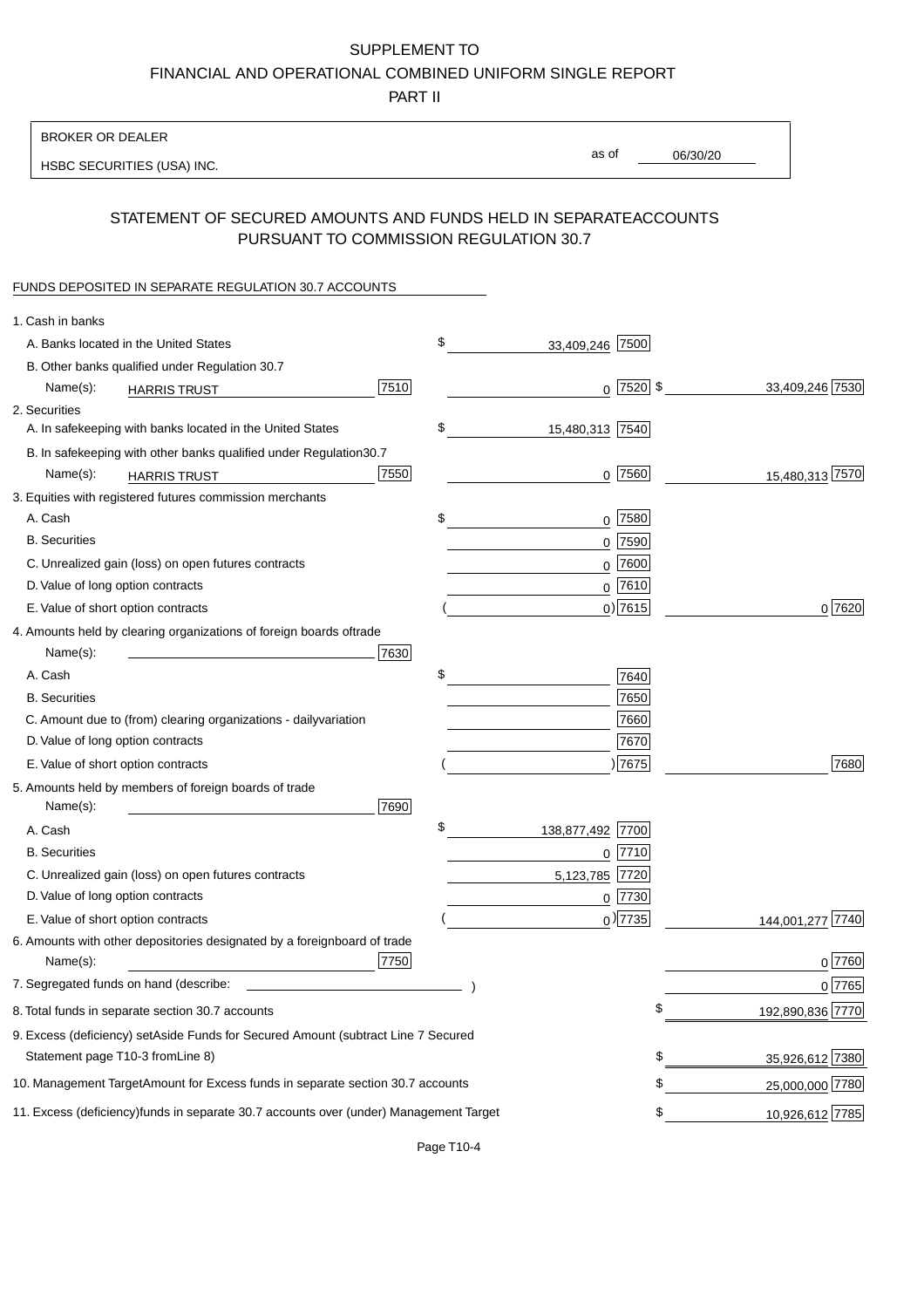PART II

HSBC SECURITIES (USA) INC. The contract of the contract of the contract of the contract of the contract of the contract of the contract of the contract of the contract of the contract of the contract of the contract of the BROKER OR DEALER

as of

#### STATEMENT OF CLEARED SWAPS CUSTOMER SEGREGATION REQUIREMENTS AND FUNDS IN CLEARED SWAPS CUSTOMER ACCOUNTS UNDER 4D(F) OF THE CEA

| <b>Cleared Swaps Customer Requirements</b>                                                                  |    |                     |
|-------------------------------------------------------------------------------------------------------------|----|---------------------|
| 1. Net ledger balance                                                                                       |    |                     |
| A. Cash                                                                                                     | \$ | 1,346,996,388 8500  |
| B. Securities (at market)                                                                                   |    | 743,697,110 8510    |
| 2. Net unrealized profit (loss) in open cleared swaps                                                       |    | (827,754,043) 8520  |
| 3. Cleared swaps options                                                                                    |    |                     |
| A. Market value of open cleared swaps option contracts purchased                                            |    | 0   8530            |
| B. Market value of open cleared swaps option contracts granted (sold)                                       |    | $0)$ 8540           |
| 4. Net equity (deficit) (add lines 1, 2, and 3)                                                             | \$ | 1,262,939,455 8550  |
| 5. Accounts liquidating to a deficit and accounts with                                                      |    |                     |
| 8,717,467 8560<br>debit balances - gross<br>\$<br>amount                                                    |    |                     |
| 6,639,811) 8570<br>Less: amount offset by customer owned securities                                         |    | 2,077,656 8580      |
| 6. Amount required to be segregated for cleared swaps customers (add lines 4 and 5)                         | S  | 1,265,017,111 8590  |
| Funds in Cleared Swaps Customer Segregated Accounts                                                         |    |                     |
| 7. Deposited in cleared swaps customer segregated accounts at banks                                         |    |                     |
| A. Cash                                                                                                     | \$ | 152,744,083 8600    |
| B. Securities representing investments of cleared swaps customers' funds (at market)                        |    | $0^{8610}$          |
| C. Securities held for particular cleared swaps customers in lieu of cash (at market)                       |    | 10,941,410 8620     |
| 8. Margins on deposit with derivatives clearing organizations in cleared swaps customer segregated accounts |    |                     |
| A. Cash                                                                                                     |    | 250,234,533 8630    |
| representing investments of cleared swaps customers' funds (at market)<br><b>B.</b> Securities              |    | 8640<br>294,716,309 |
| C. Securities held for particular cleared swaps customers in lieu of cash (at market)                       |    | 732,755,700 8650    |
| 9. Net settlement from (to) derivatives clearing organizations                                              |    | 9,251,674 8660      |
| 10. Cleared swaps options                                                                                   |    |                     |
| A. Value of open cleared swaps long option contracts                                                        |    | $0^{8670}$          |
| B. Value of open cleared swaps short option contracts                                                       |    | $0$ ) 8680          |
| 11. Net equities with other FCMs                                                                            |    |                     |
| A. Net liquidating equity                                                                                   |    | $0^{8690}$          |
| B. Securities representing investments of cleared swaps customers' funds (at market)                        |    | $0^{8700}$          |
| C. Securities held for particular cleared swaps customers in lieu of cash (at market)                       |    | 0 8710              |
| 12. Cleared swaps customer funds on hand (describe:                                                         |    | $0 \;  8715 $       |
| 13. Total amount in cleared swaps customer segregation (add lines 7 through 12)                             | S  | 1,450,643,709 8720  |
| 14. Excess (deficiency) funds in cleared swaps customer segregation (subtract line 6 from line 13)          |    | 185,626,598 8730    |
| 15. Management Target Amount for Excess funds in cleared swaps segregated accounts                          | \$ | 177,000,000 8760    |
| 16. Excess<br>(deficiency) funds in cleared swaps customer segregated accounts over                         |    |                     |
| <b>Management Target Excess</b><br>(under)                                                                  | \$ | 8,626,598 8770      |